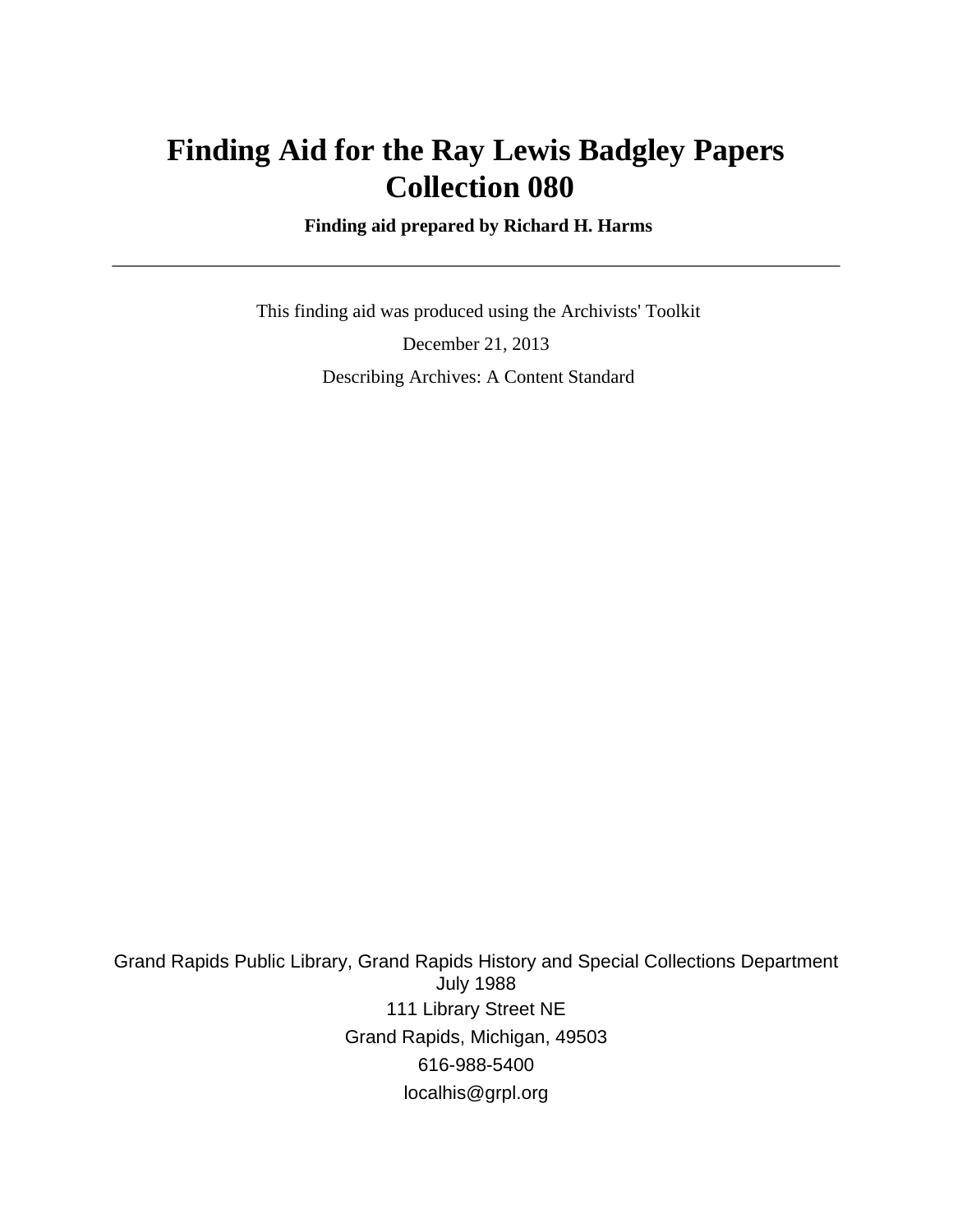# **Table of Contents**

 $\overline{\phantom{a}}$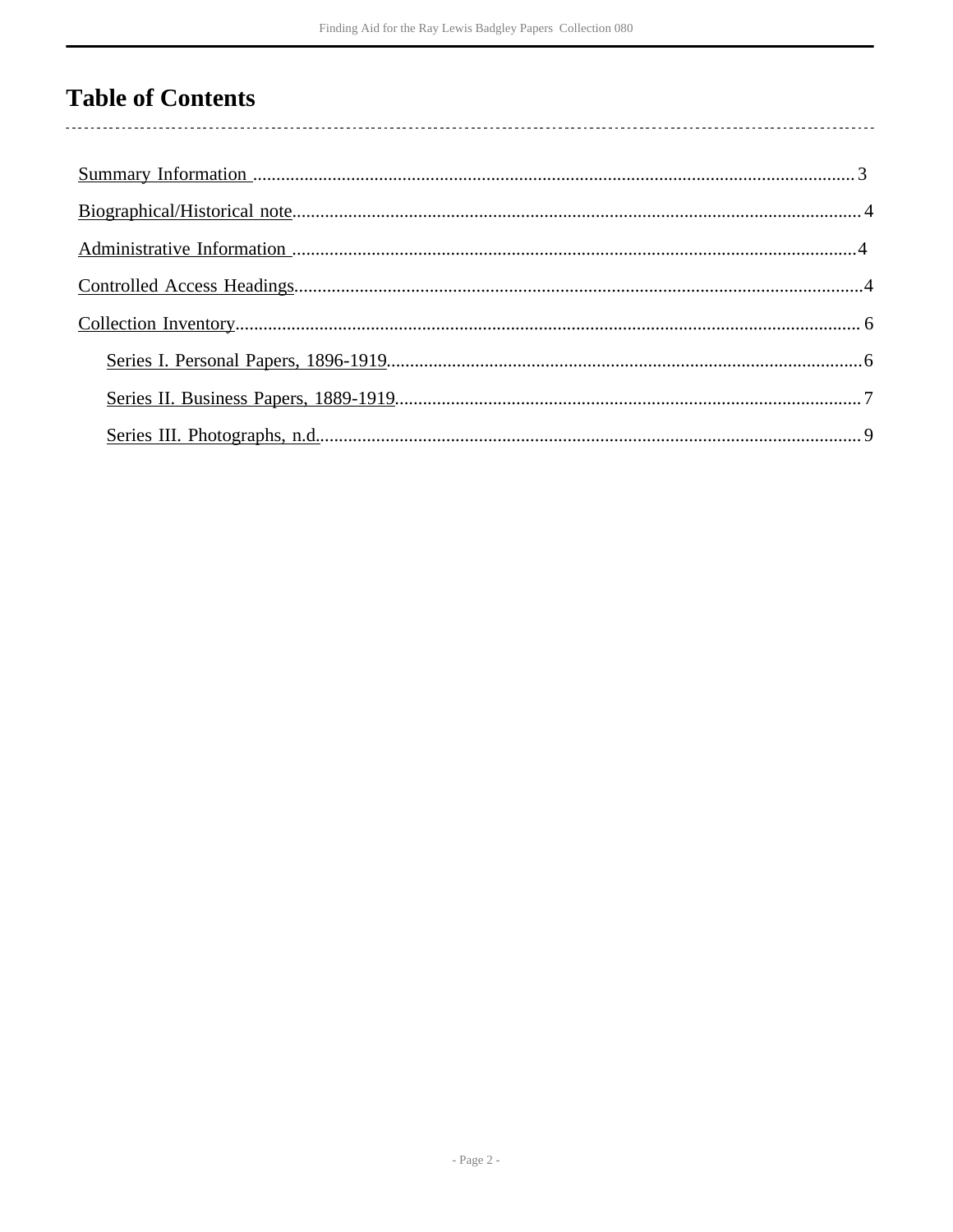# <span id="page-2-0"></span>**Summary Information**

| <b>Repository</b> | Grand Rapids Public Library, Grand Rapids History and Special<br><b>Collections Department</b>                                                                                                                                                                                                                                                                                                                                                                                                                                                                                                                                                                                                                                                                                                                                        |
|-------------------|---------------------------------------------------------------------------------------------------------------------------------------------------------------------------------------------------------------------------------------------------------------------------------------------------------------------------------------------------------------------------------------------------------------------------------------------------------------------------------------------------------------------------------------------------------------------------------------------------------------------------------------------------------------------------------------------------------------------------------------------------------------------------------------------------------------------------------------|
| <b>Title</b>      | Ray Lewis Badgley papers                                                                                                                                                                                                                                                                                                                                                                                                                                                                                                                                                                                                                                                                                                                                                                                                              |
| Date [inclusive]  | 1889-1919, n.d.                                                                                                                                                                                                                                                                                                                                                                                                                                                                                                                                                                                                                                                                                                                                                                                                                       |
| <b>Extent</b>     | 1.75 Linear feet Four boxes                                                                                                                                                                                                                                                                                                                                                                                                                                                                                                                                                                                                                                                                                                                                                                                                           |
| Language          | English                                                                                                                                                                                                                                                                                                                                                                                                                                                                                                                                                                                                                                                                                                                                                                                                                               |
| <b>Abstract</b>   | Ray Lewis Badgley (1878-1958) worked in his father's agricultural<br>implements store in Lake Odessa, Michigan and then as a sales agent<br>and District Manager for International Harvester Company, based<br>in Grand Rapids, Michigan. His papers document a twenty year<br>segment (1889-1919) of his career. They contain personal and business<br>correspondence, financial records of the Badgley Implement Co. (circa<br>1894-1909), order books, sales agreements, time payment schedules,<br>catalogs and sales information letters from International Harvester<br>(1906-1919). Also included are a few items on the various fraternal<br>organizations Badgley joined to facilitate his traveling sales business.<br>The papers also document Badgley's personal finances and his tenure as<br>Odessa Township Treasurer. |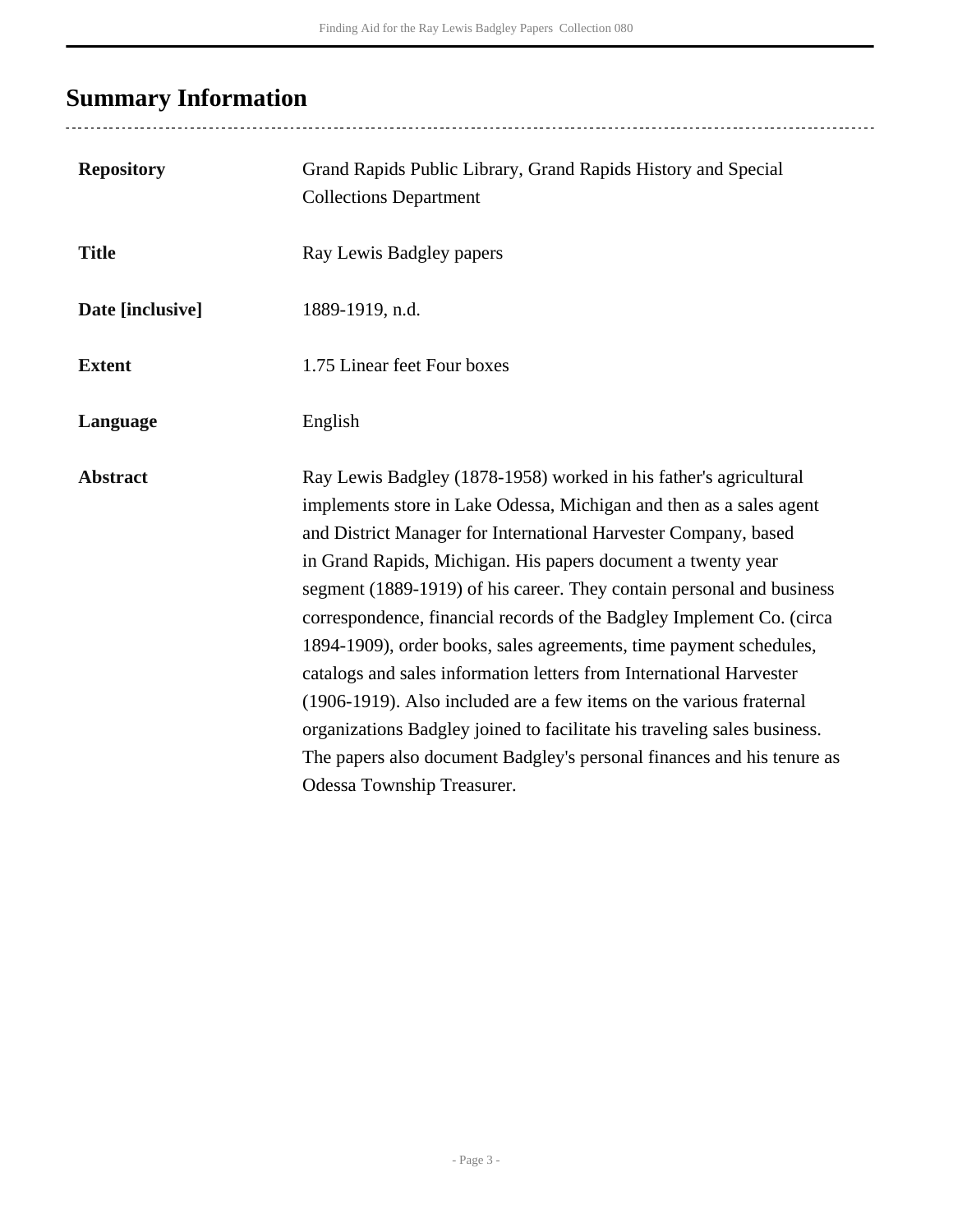## <span id="page-3-0"></span>**Biographical/Historical note**

Ray Lewis Badgley (1878-1958) was born in Lake Odessa, Ionia County, Michigan. His father, Lewis Badgley, owned the L. Badgley Agricultural Implements firm in Lake Odessa located at 638 4th Street, Lake Odessa. Ray Badgley joined the firm during the 1890s. One of the agricultural suppliers that the Badgley firm represented was International Harvester Company. The Badgley firm's district included southwestern lower Ionia County, southeastern lower Kent County and northern Barry County.

In 1906 Badgley joined the International Harvester Company as a bonded sales agent. His district included Barry, Allegan, Kent, Ottawa, Muskegon, Newaygo and Mason Counties. His base was at Grand Rapids, the second largest city in the state. By 1909 his sales work was so extensive that he sold the Lake Odessa implement company. In 1912 he became Assistant District Manager for International Harvester's Grand Rapids Office and three years later was appointed district manager. He remained with the firm until retirement in 1938.

## <span id="page-3-1"></span>**Administrative Information**

## **Publication Information**

Grand Rapids Public Library, Grand Rapids History and Special Collections Department July 1988

## **Immediate Source of Acquisition note**

Leonard Blauskamp, 1979, accession number 00-000

## <span id="page-3-2"></span>**Controlled Access Headings**

## **Corporate Name(s)**

- Badgley Implement Co.
- International Harvester Company.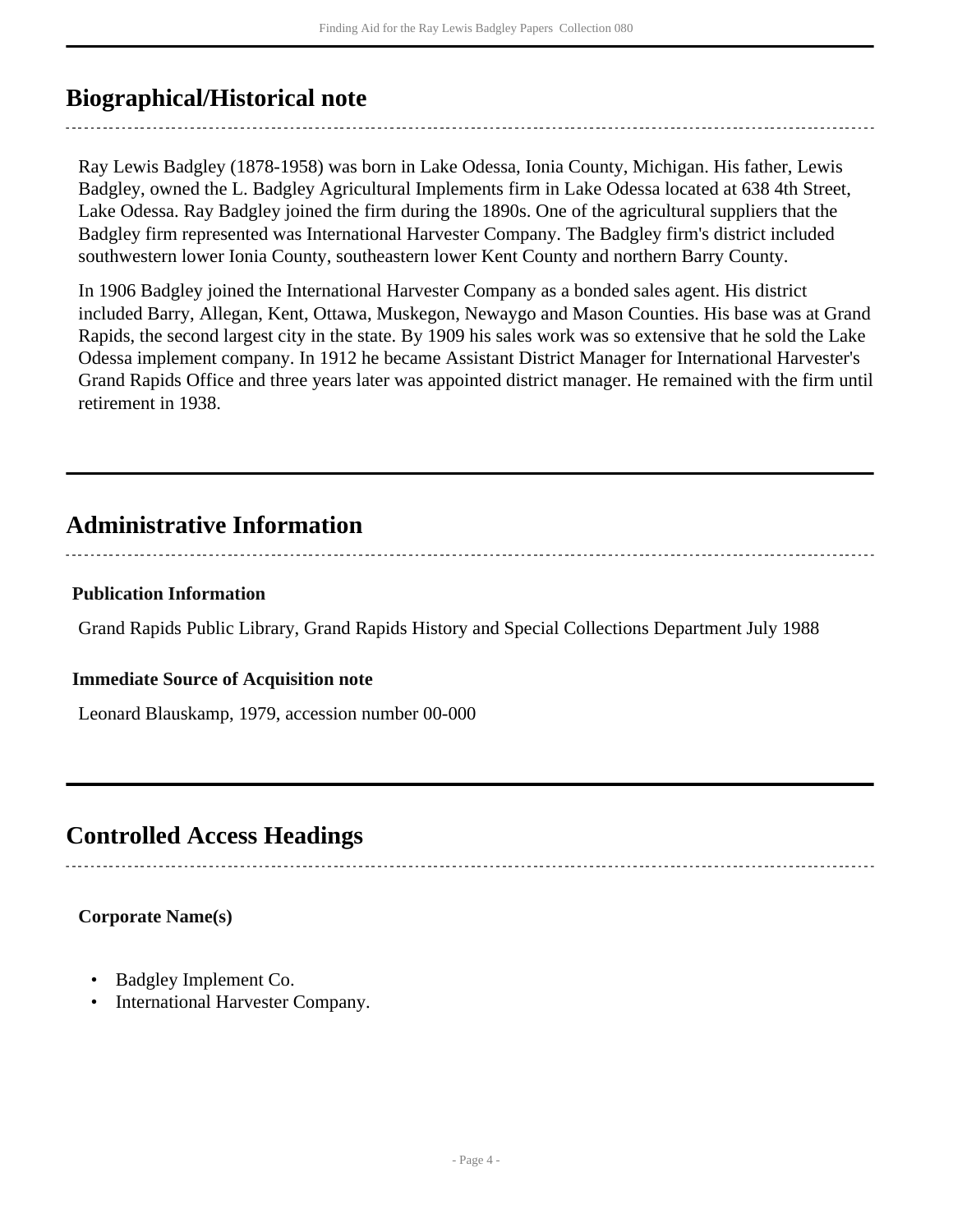## **Geographic Name(s)**

• Grand Rapids (Mich.) -- History

## **Personal Name(s)**

• Badgley, Ray Lewis, 1878-1958

## **Subject(s)**

- Agricultural machinery industry -- Michigan -- History
- Odessa (Mich. : Township)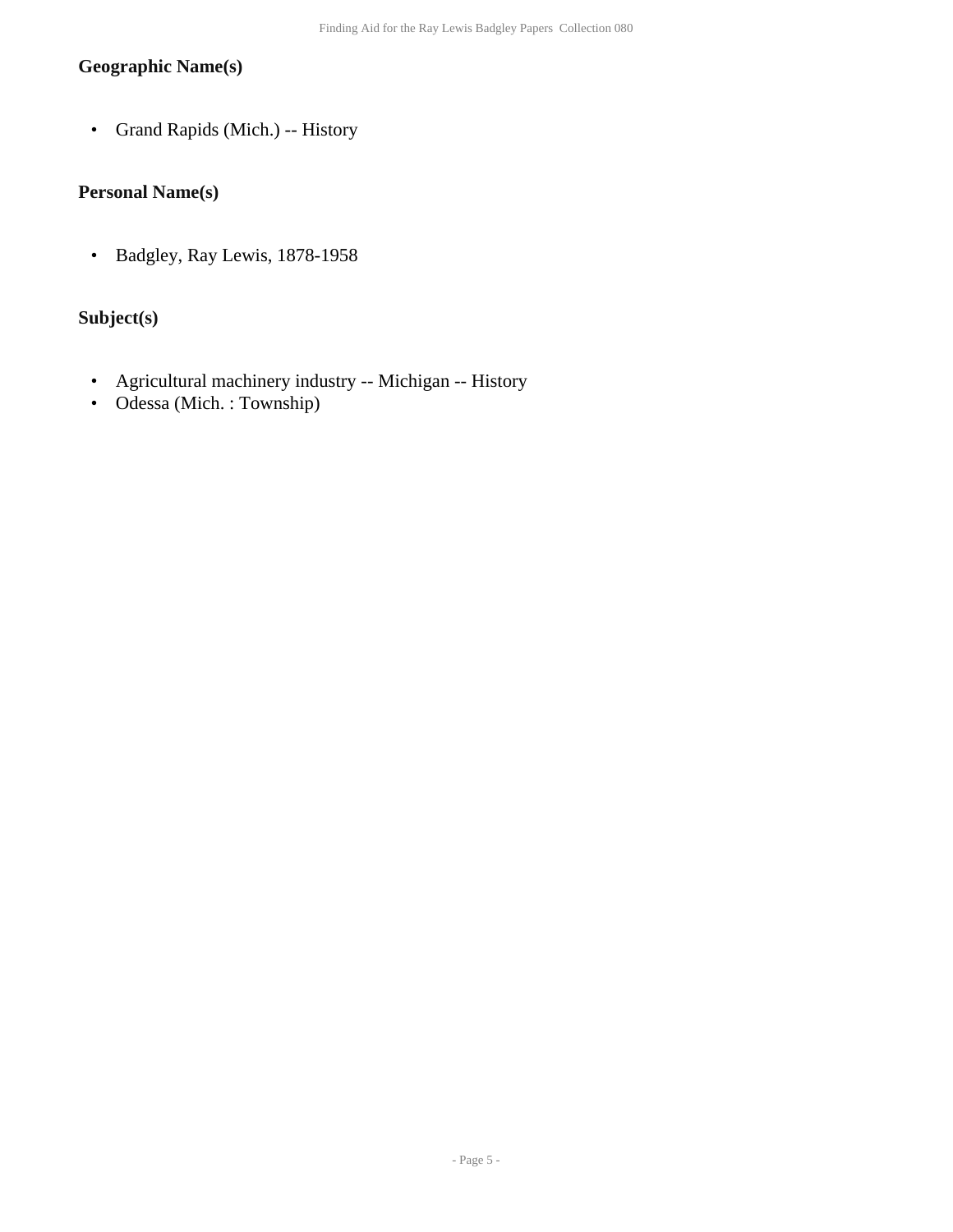## <span id="page-5-0"></span>**Collection Inventory**

#### <span id="page-5-1"></span>**Series I. Personal Papers, 1896-1919**

#### **Scope and Contents note**

These document his finances, membership in fraternal organizations including the United Commercial Traveler's of America, resolution of his father's estate, insurance policies on his home and car, and a limited amount of correspondence.

|                                    | <b>Box</b>   | Folder         |
|------------------------------------|--------------|----------------|
| Bank books, 1896-1909              | $\mathbf{1}$ | $\mathbf{1}$   |
| Correspondence, 1894-1919          | $\mathbf{1}$ | $\overline{2}$ |
| Fraternal organizations, 1904-1918 | $\mathbf{1}$ | 3              |
| Insurance policies, 1911-1918      | $\mathbf{1}$ | $\overline{4}$ |
| Lewis Badgley estate, 1918         | $\mathbf{1}$ | 5              |
| Miscellany, 1903-1919              | $\mathbf{1}$ | 6              |
| Promissory notes, 1909-1910        | $\mathbf{1}$ | $\overline{7}$ |
| Receipts, 1910-1919                | 1            | $8\,$          |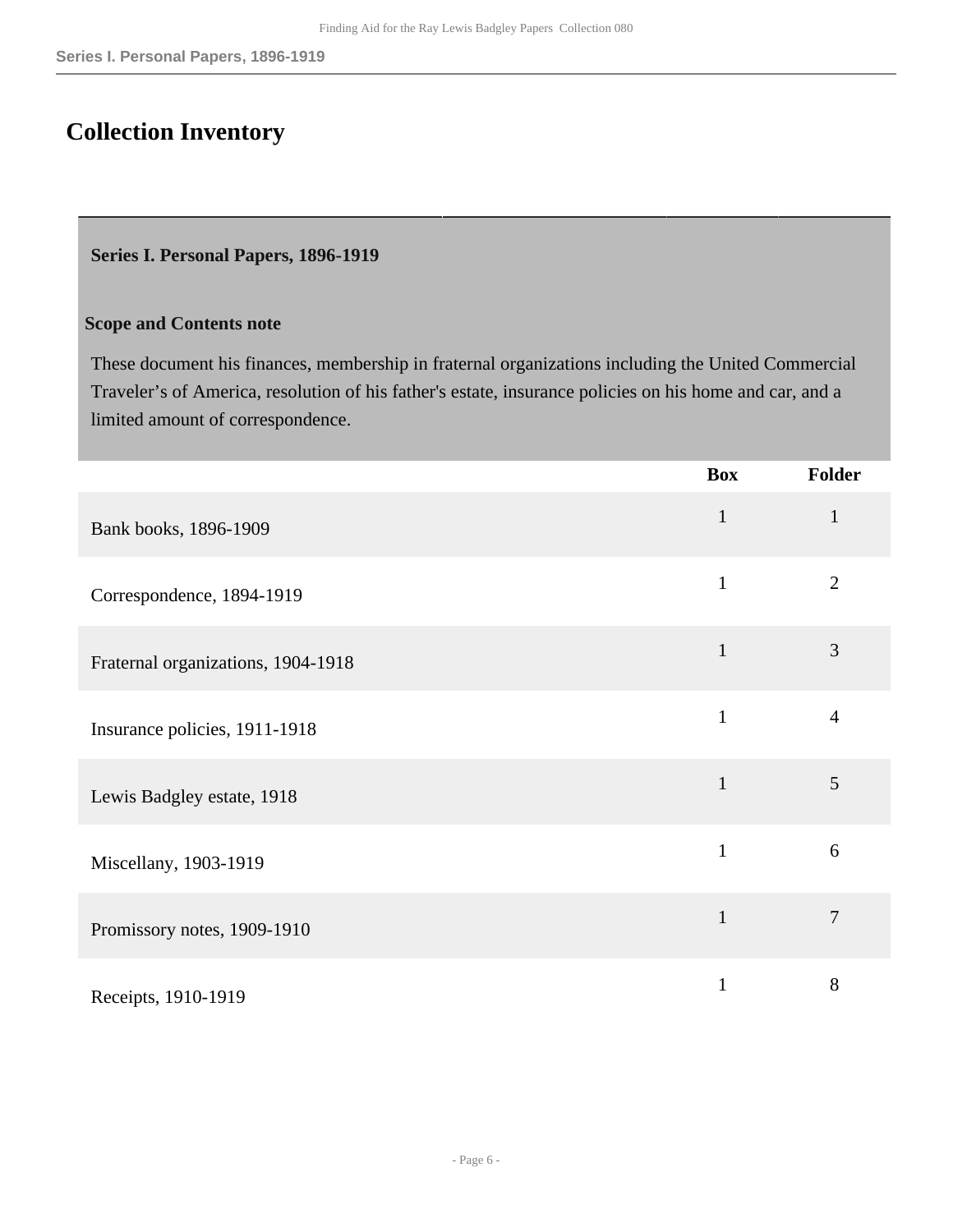## <span id="page-6-0"></span>**Series II. Business Papers, 1889-1919**

#### **Scope and Contents note**

The business papers document the financial history of the Badgley Implement firm in Lake Odessa and Badgley's years as sales agent for International Harvester. The series contains little on his business life after he was promoted, but it does contain a folder of correspondence and two catalogs of implements and their prices.

### **Badgley Implement Company, 1894-1909**

|                                                                                      | <b>Box</b>   | Folder        |
|--------------------------------------------------------------------------------------|--------------|---------------|
| Contracts, receipts, 1904-1909                                                       | $\mathbf{1}$ | 10            |
| Bank drafts, 1899, 1905-1906                                                         | $\mathbf{1}$ | 11            |
| Order Book, 1905                                                                     | 1            | 12            |
|                                                                                      | <b>Box</b>   | <b>Volume</b> |
| Order book, 1902 (glued into a Northern Refrigerator Co. catalog) Day<br><b>Book</b> | 1            |               |

#### **Day book**

|           | Box | <b>Volume</b>  |
|-----------|-----|----------------|
| 1894-1996 |     | $\overline{2}$ |
| 1899-1900 |     | 3              |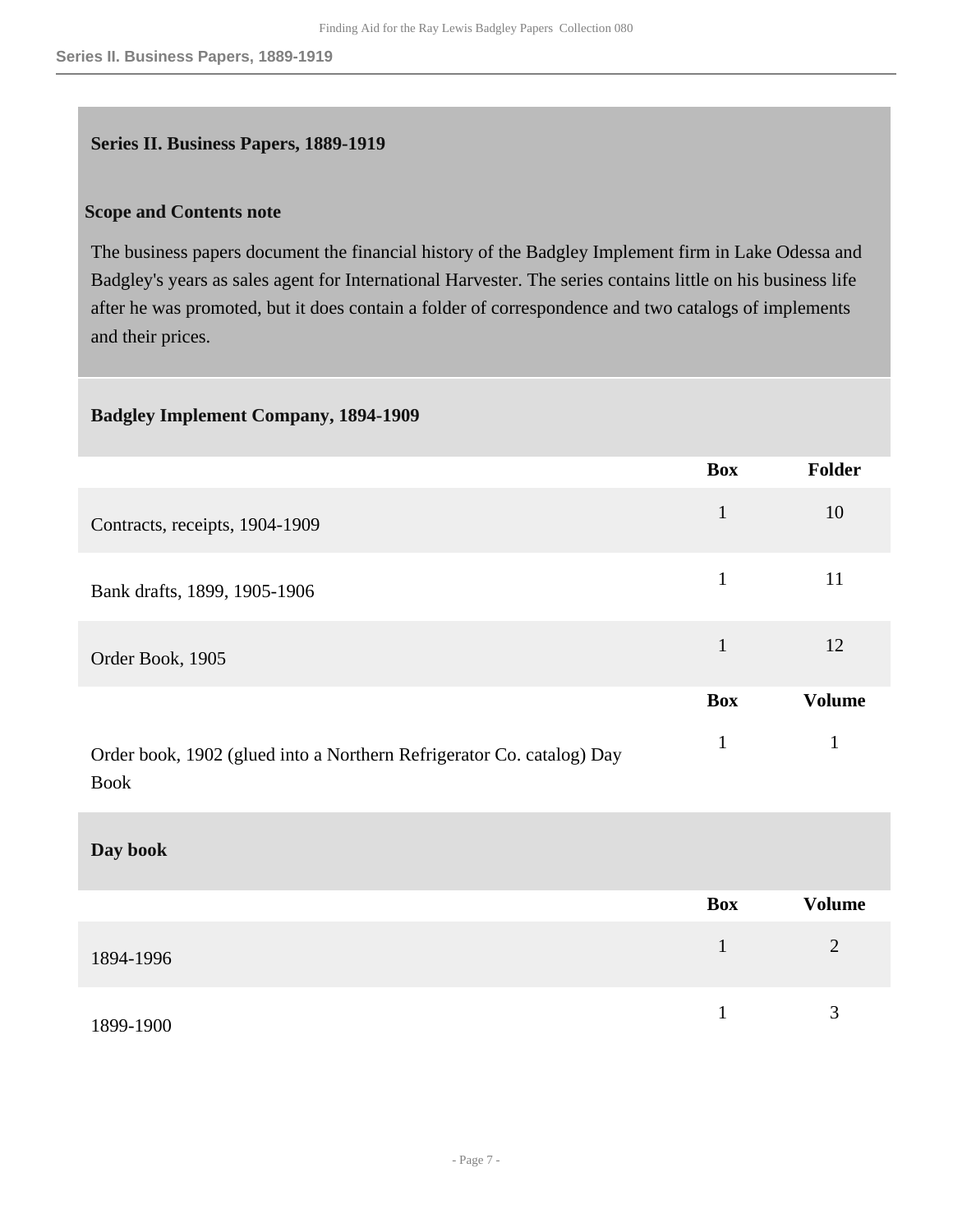| 1900-1901                                         | $\mathbf{1}$   | $\overline{4}$ |
|---------------------------------------------------|----------------|----------------|
| 1901-1903                                         | $\sqrt{2}$     | 5              |
| 1903-1904                                         | $\overline{2}$ | 6              |
| Ledger                                            |                |                |
|                                                   | <b>Box</b>     | <b>Volume</b>  |
| 1894-1895.                                        | $\sqrt{2}$     | $\overline{7}$ |
| 1896-1899.                                        | $\overline{2}$ | $8\,$          |
| 1901                                              | $\overline{3}$ | 9              |
| <b>International Harvester Company, 1906-1919</b> |                |                |
|                                                   | <b>Box</b>     | Folder         |
| Contracts, correspondence, 1909-1919              | $\mathfrak{Z}$ | $\mathbf{1}$   |
| <b>Order books</b>                                |                |                |
|                                                   | <b>Box</b>     | Folder         |
| 1908-1909                                         | $\mathfrak{Z}$ | $\sqrt{2}$     |
| 1910                                              | $\mathfrak{Z}$ | 3              |